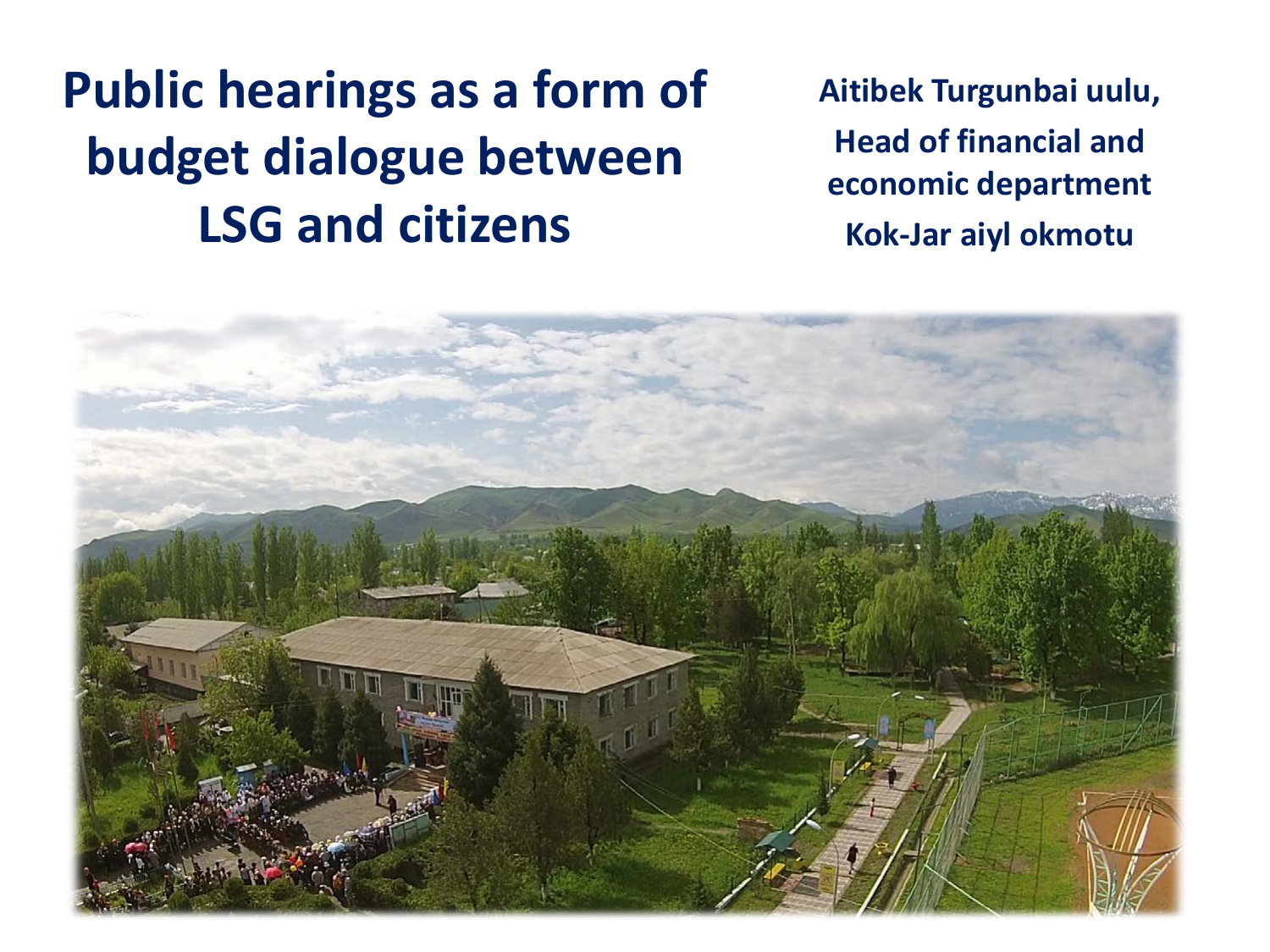# **Legal framework**

- Constitution of the Kyrgyz Republic:
	- **Article 37**
- Budgetary Code of the Kyrgyz Republic;
	- **Article 127**
	- **Articles 78-79**
- Charter of the local community;
- Order of the MoF KR No. 44-P dated April 17, 2018.
	- **"On Approval of the Methodological Guide on Conducting Public Budget Hearings (PBH) on Local Budgets of KR".**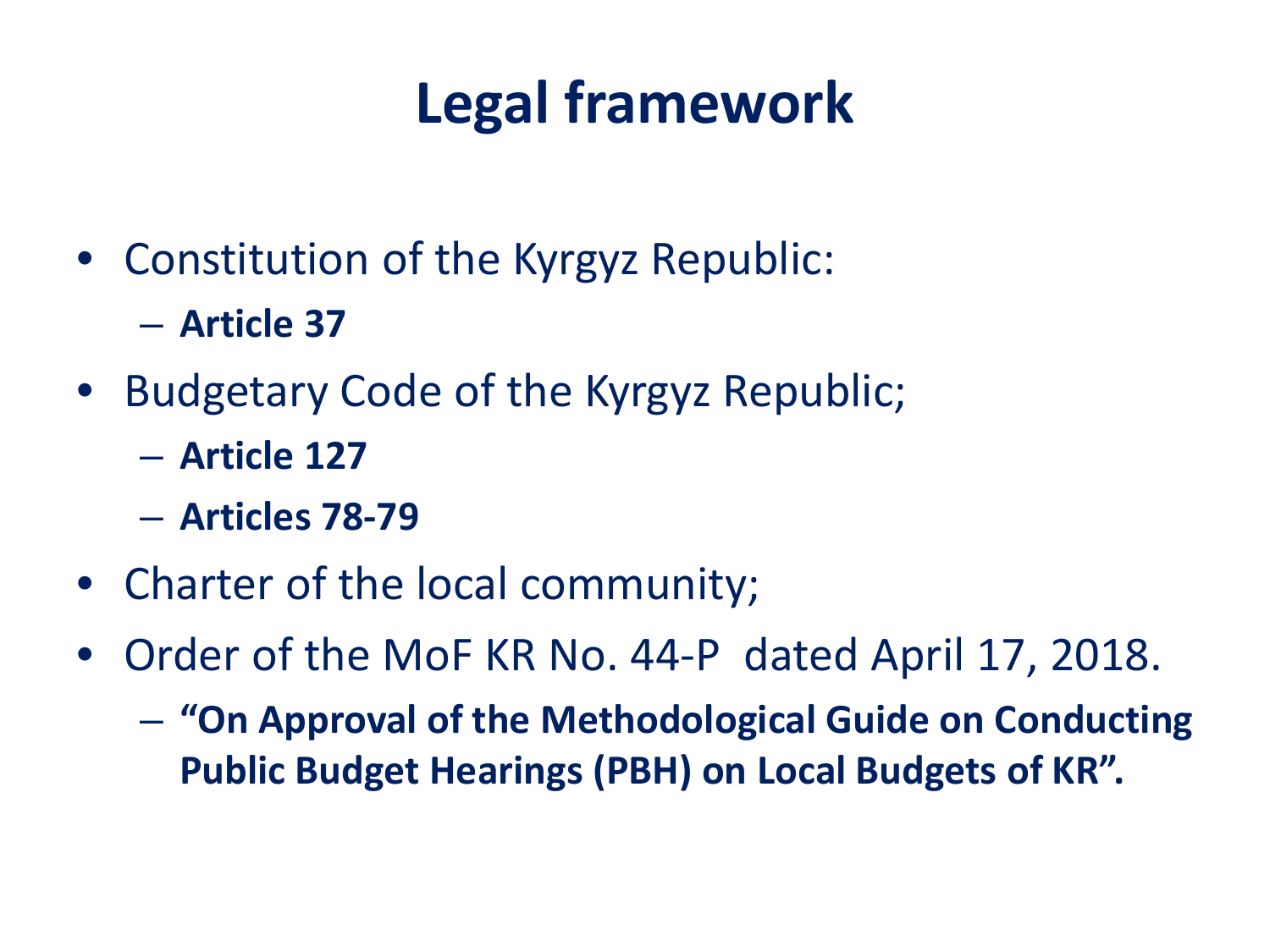# **Main Goals of PBH?**

Objectives:

- To study public opinion;
- To obtain suggestions, recommendations;
- To make decisions taking the public interests into account.



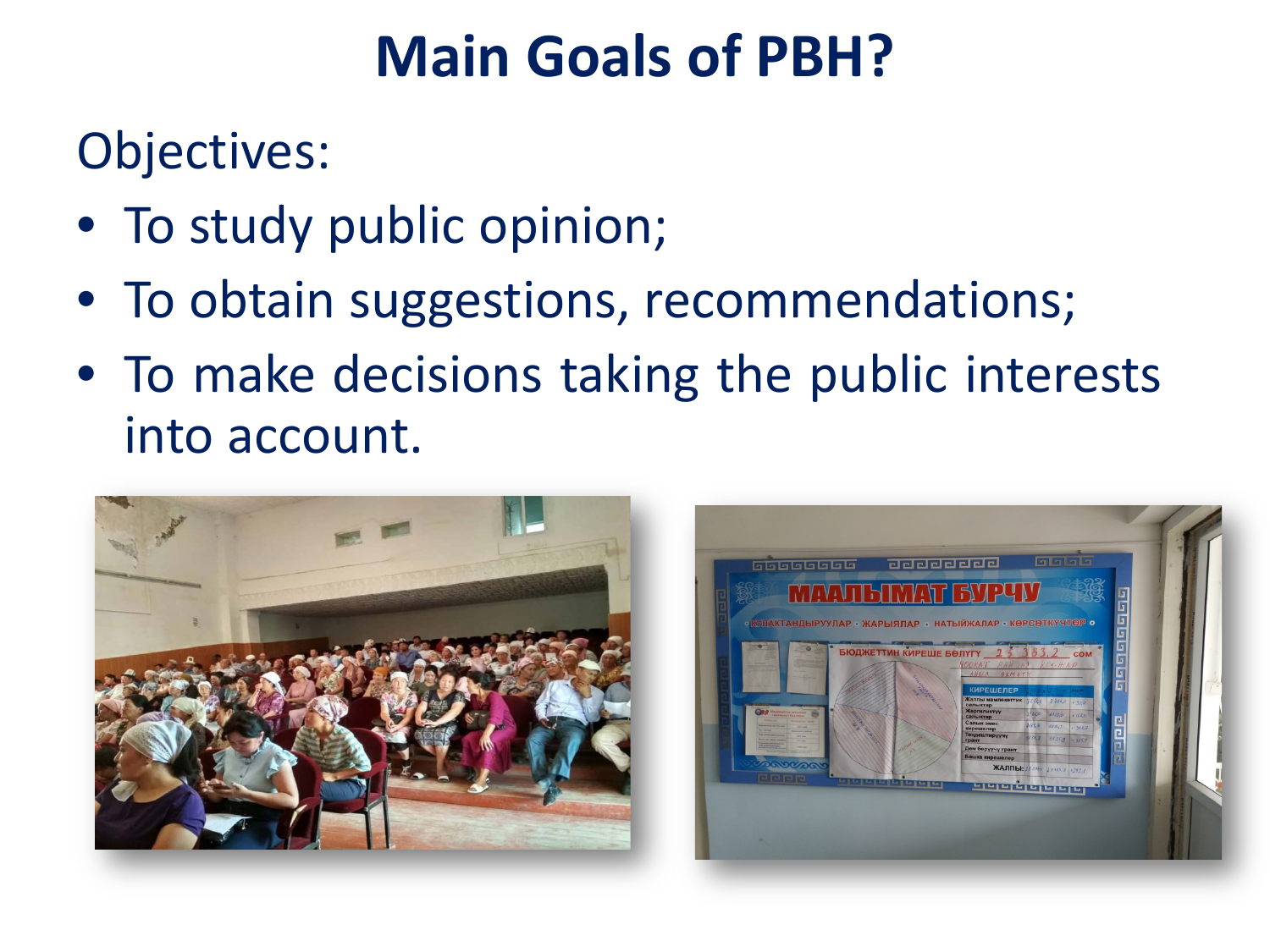### **PBH History in Kok-Jar AA**

| Year | Total number of   Number<br><b>PBH participants of women</b> |     | <b>Number of</b><br>proposals | <b>Number of</b><br>accepted<br>proposals |
|------|--------------------------------------------------------------|-----|-------------------------------|-------------------------------------------|
| 2018 | 400                                                          | 120 | 28                            | 6                                         |
| 2019 | 410                                                          | 125 | 28                            | 10                                        |
| 2021 | 430                                                          | 130 | 20                            |                                           |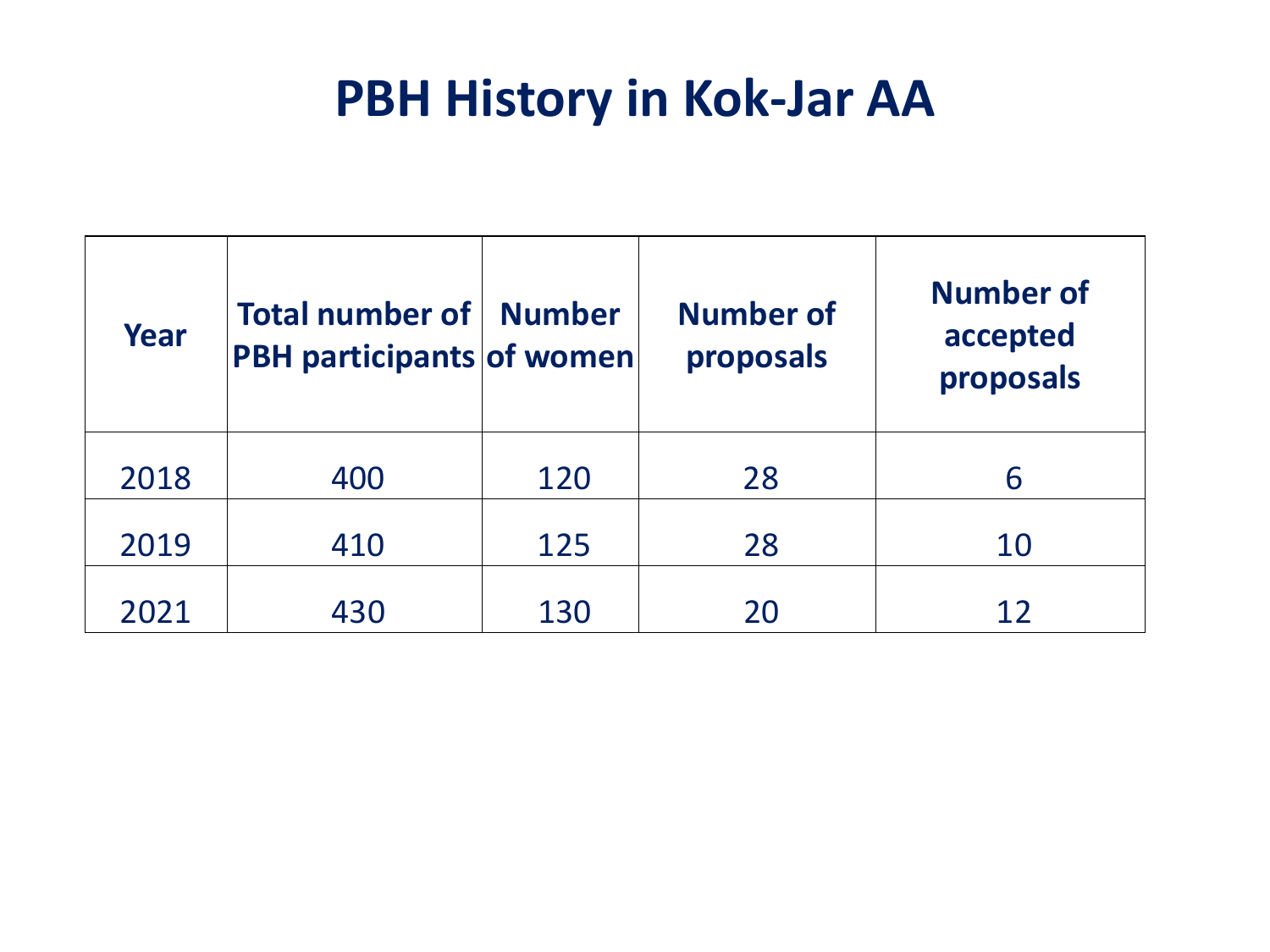# **Main stages of PBH**

- Creation/revival of the working group activities;
- Development/finalization of the PBH plan;
- Development of the PBH materials;
- Conducting an information campaign;
- Conducting the PBH;
- Information campaign on the PBH results.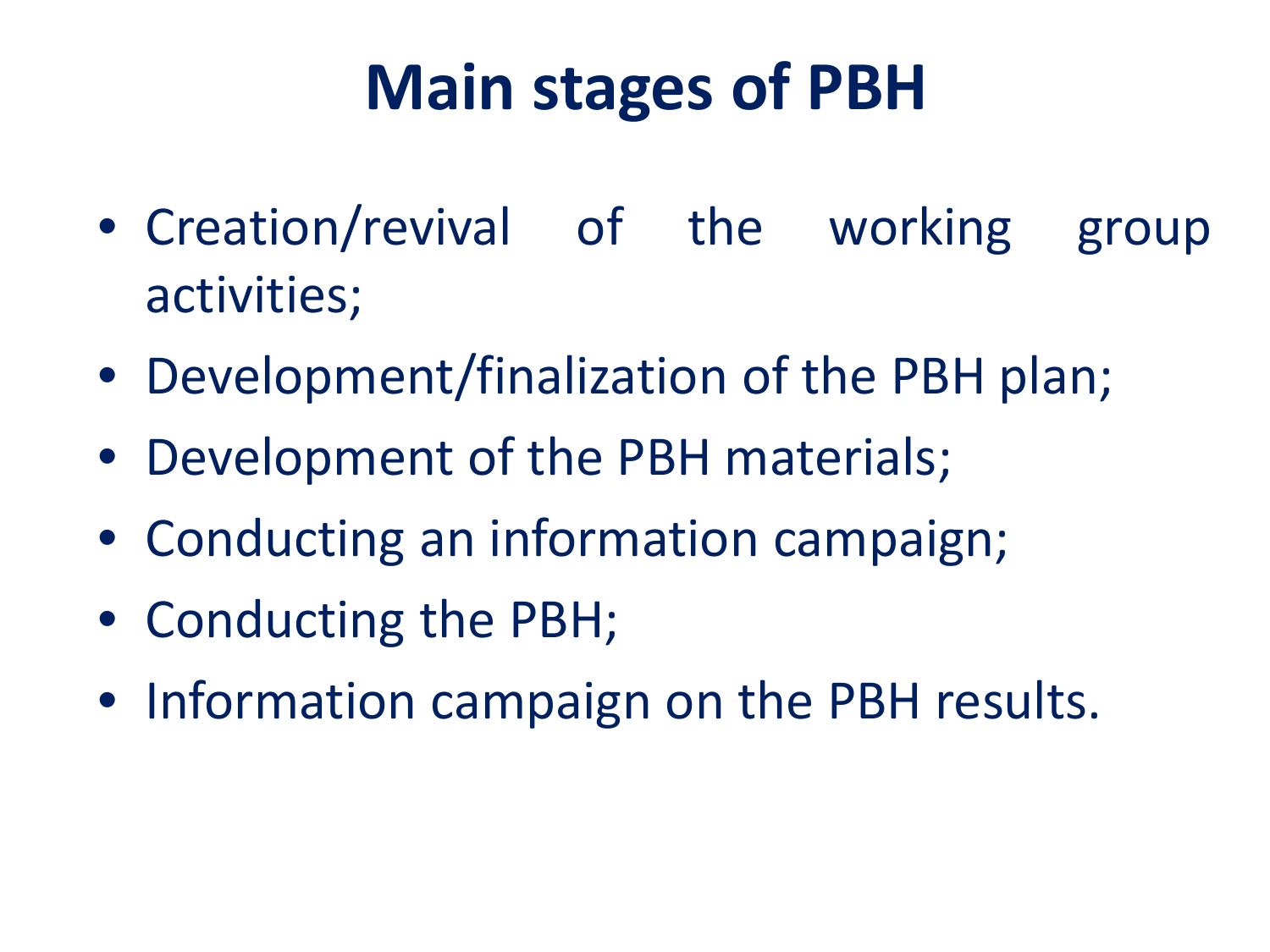# **Creation/revival of the working group activities**

- Creation of the PBH Working Group:
	- Taking into account gender;
- Discussion:
	- PBH date and time;
	- Location of PBH;
	- PBH form0s
- Selection of PBH moderator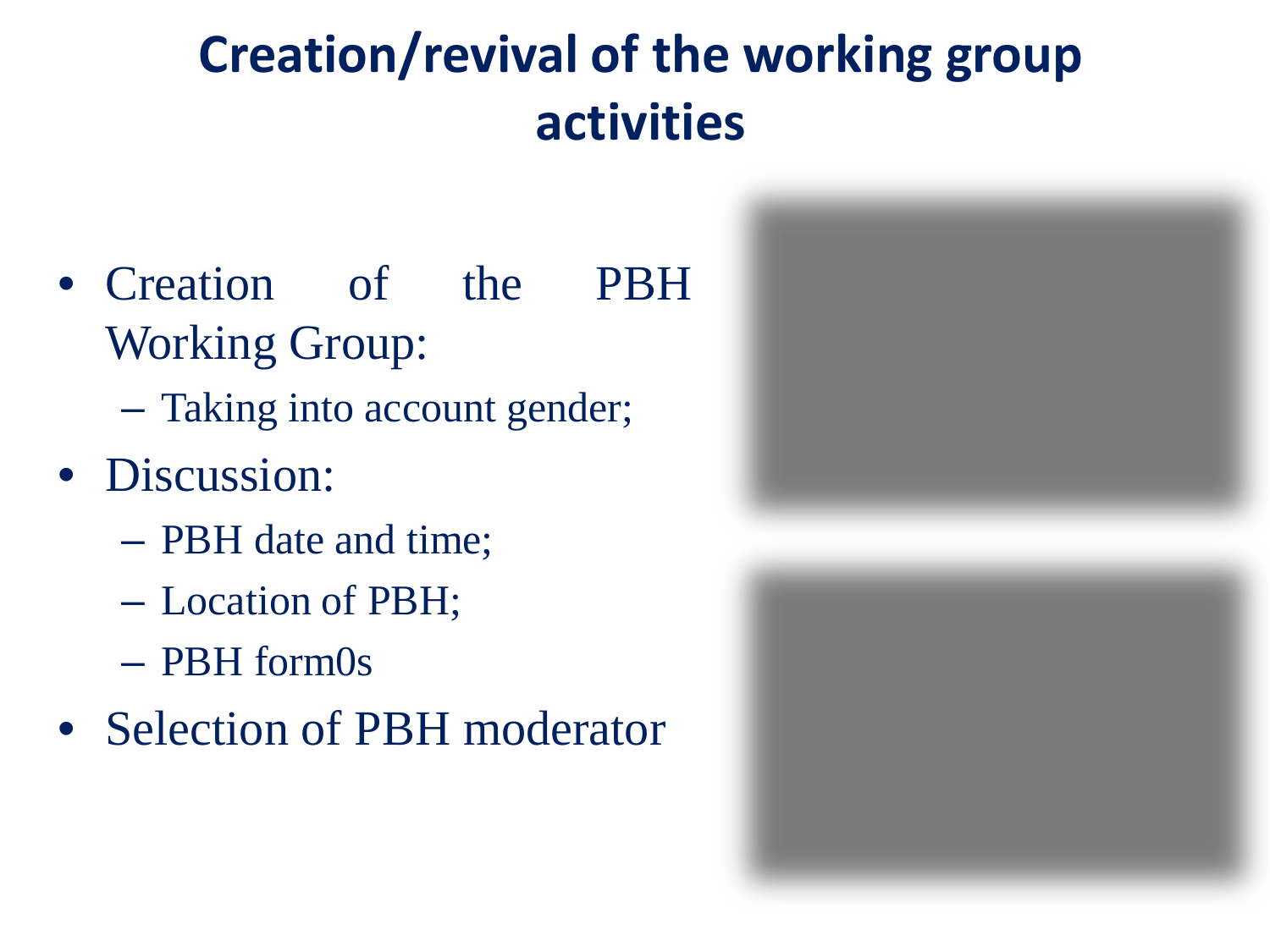# Development of the PBH plan

| $N$ <sup>2</sup> π/π | <b>Activity</b>                                                                                                                                                                          | <b>Estimate timeline</b> | <b>Responsible person</b>                                     |
|----------------------|------------------------------------------------------------------------------------------------------------------------------------------------------------------------------------------|--------------------------|---------------------------------------------------------------|
| $\mathbf{1}$         | Creation of the working group (WG) to organize and<br>conduct the PBH, distribution of responsibilities of<br>the WG members                                                             | By 20 June               | Sattarali Minbaev,<br>Head of the Kok-Jar aiyl okmotu         |
| $\overline{2}$       | Determination of the goal, objectives, date, time and<br>venue of the PBH                                                                                                                | By 20 June               | Working group members                                         |
| 3                    | Making lists of the PBH participants                                                                                                                                                     | By 20 June               | Working group members                                         |
| 4                    | Development of materials for the PBH:<br>- program;<br>- rules of conduct;<br>- suggestions and comments form;<br>- invitation card;<br>- announcement;<br>- press release for the media | By 25 June               | Secretary,<br>Turgunday uulu Aitbek, working group<br>members |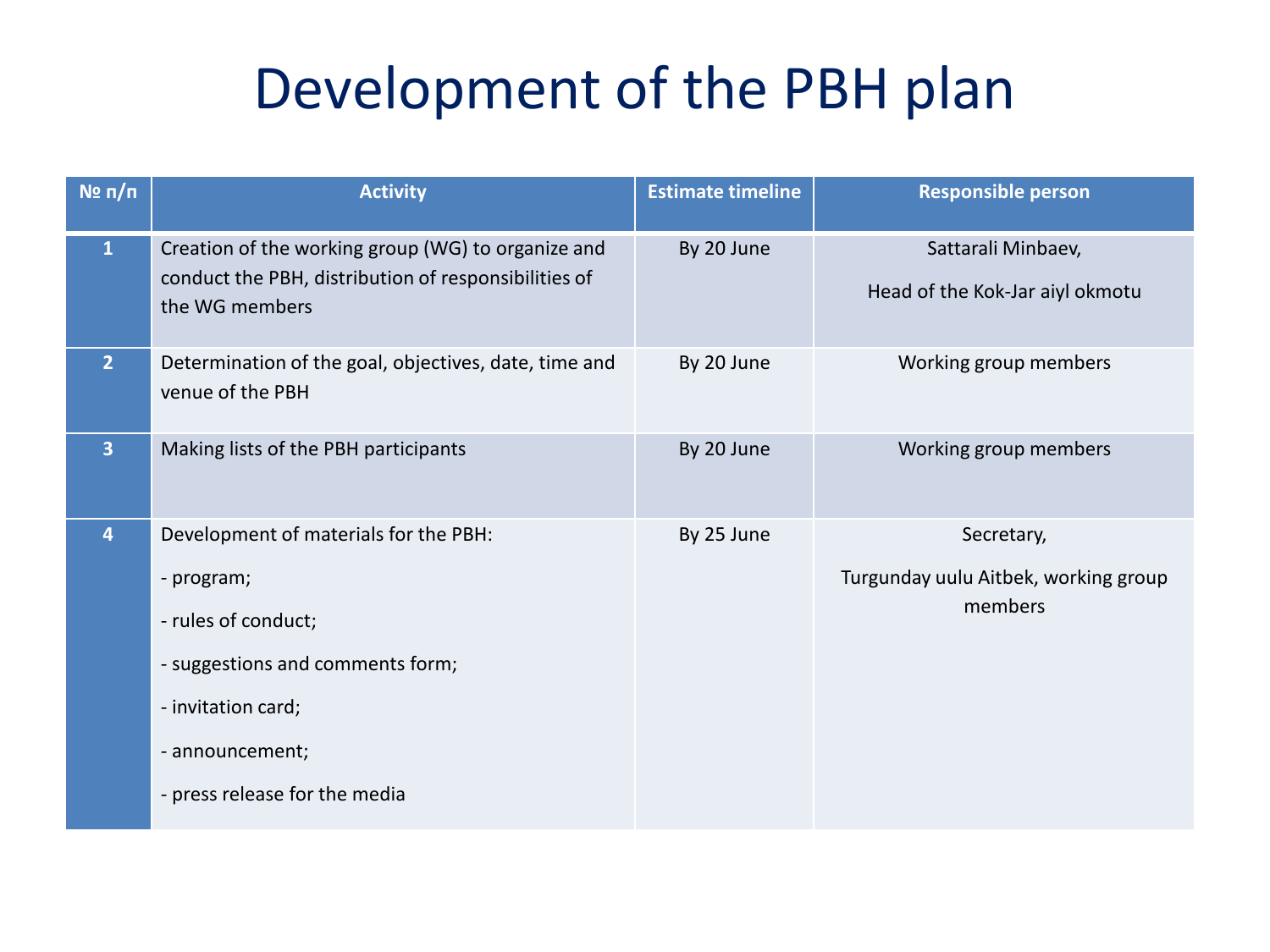# **Development of the PBH materials**

- Civil Budget;
- Presentation (slides);
- PBH program;
- Information materials:
- Banners;
- Invitations;
- Posters;
- Citizen's suggestions and comments form

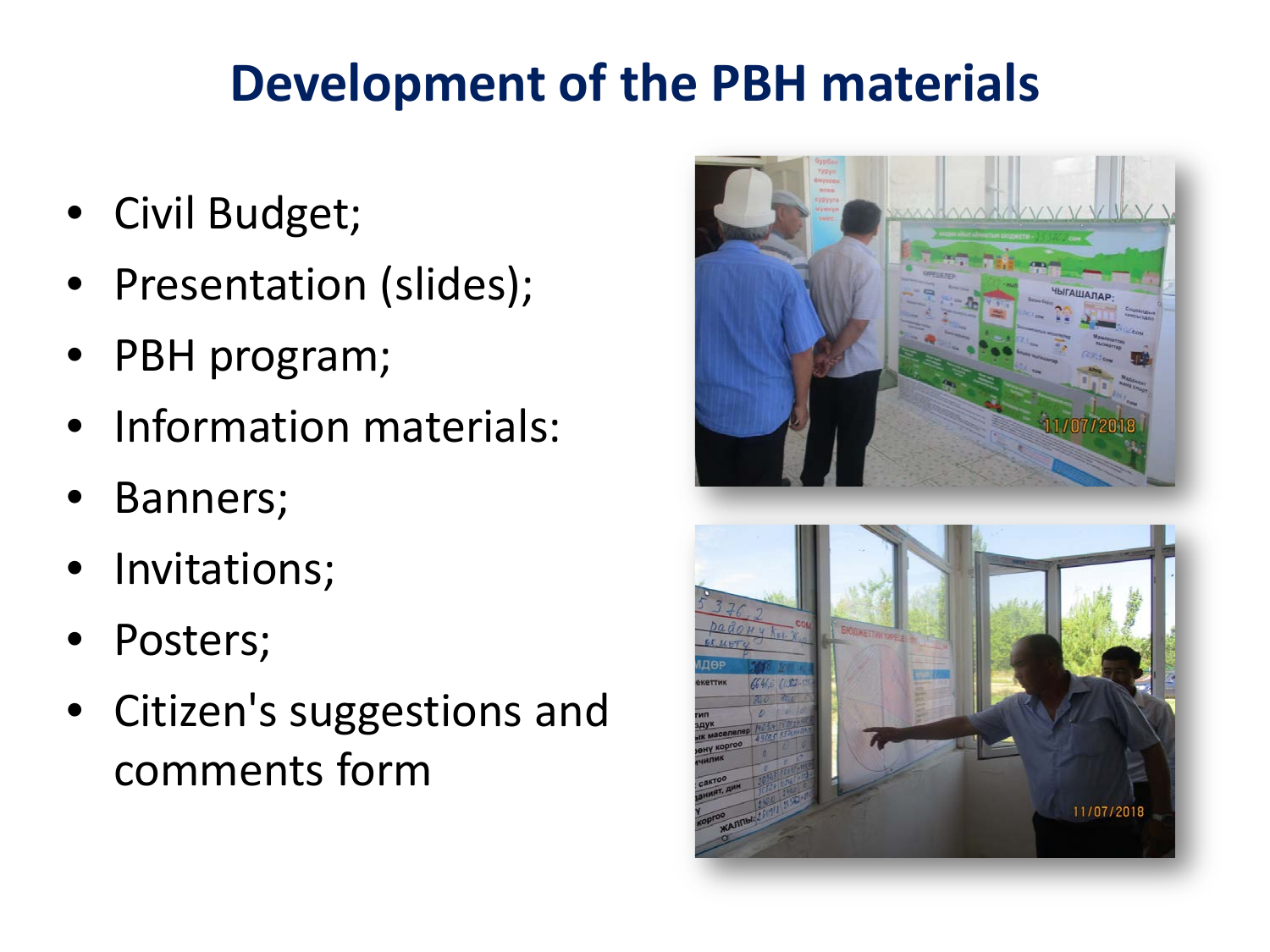#### Website of Kok-Jar AO



#### Distribution of invitations



**Horns** 

# **Information campaign**





#### Information board

#### **MATILIMAT EVP**

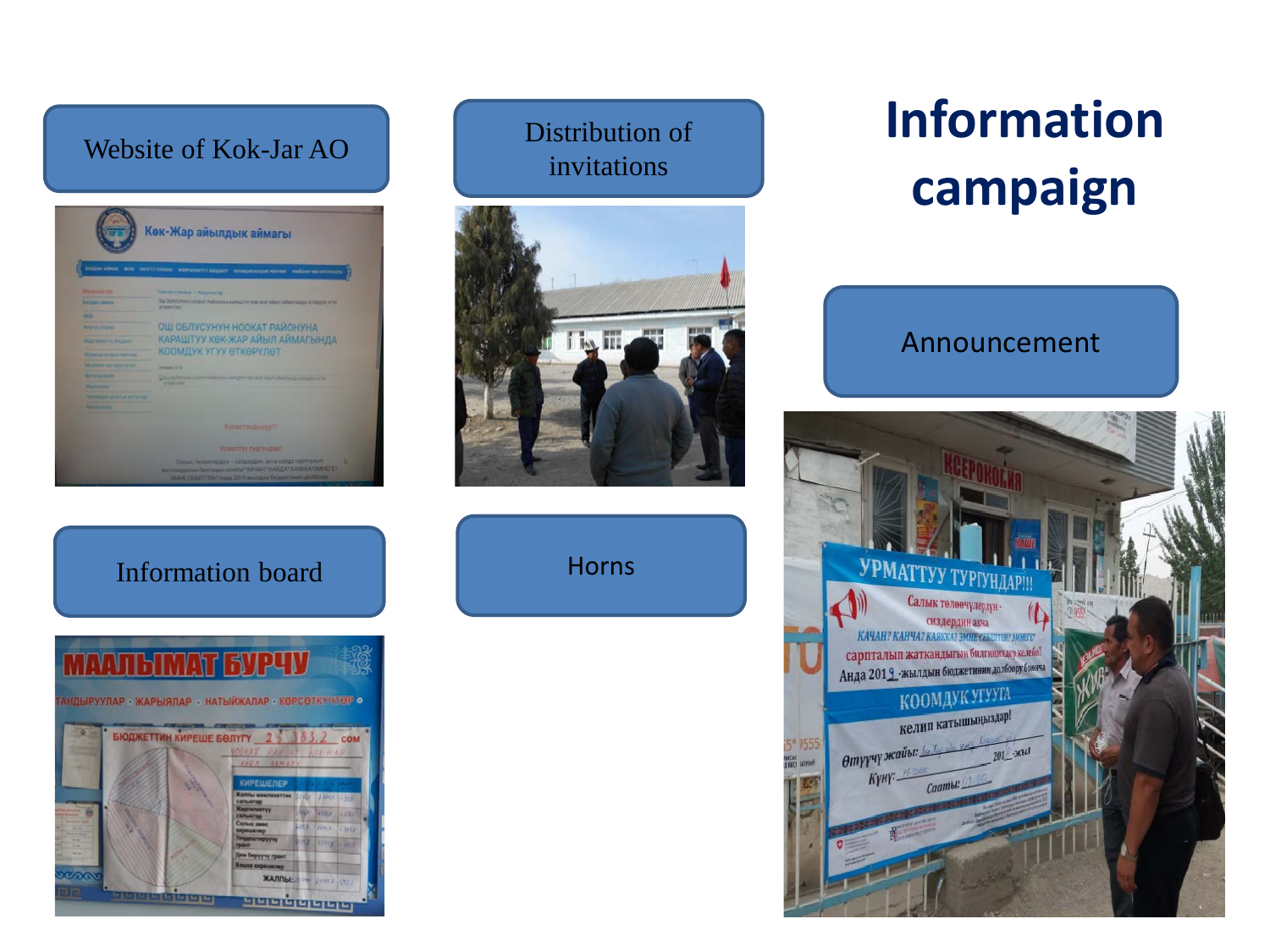# **Conducting the PBH**







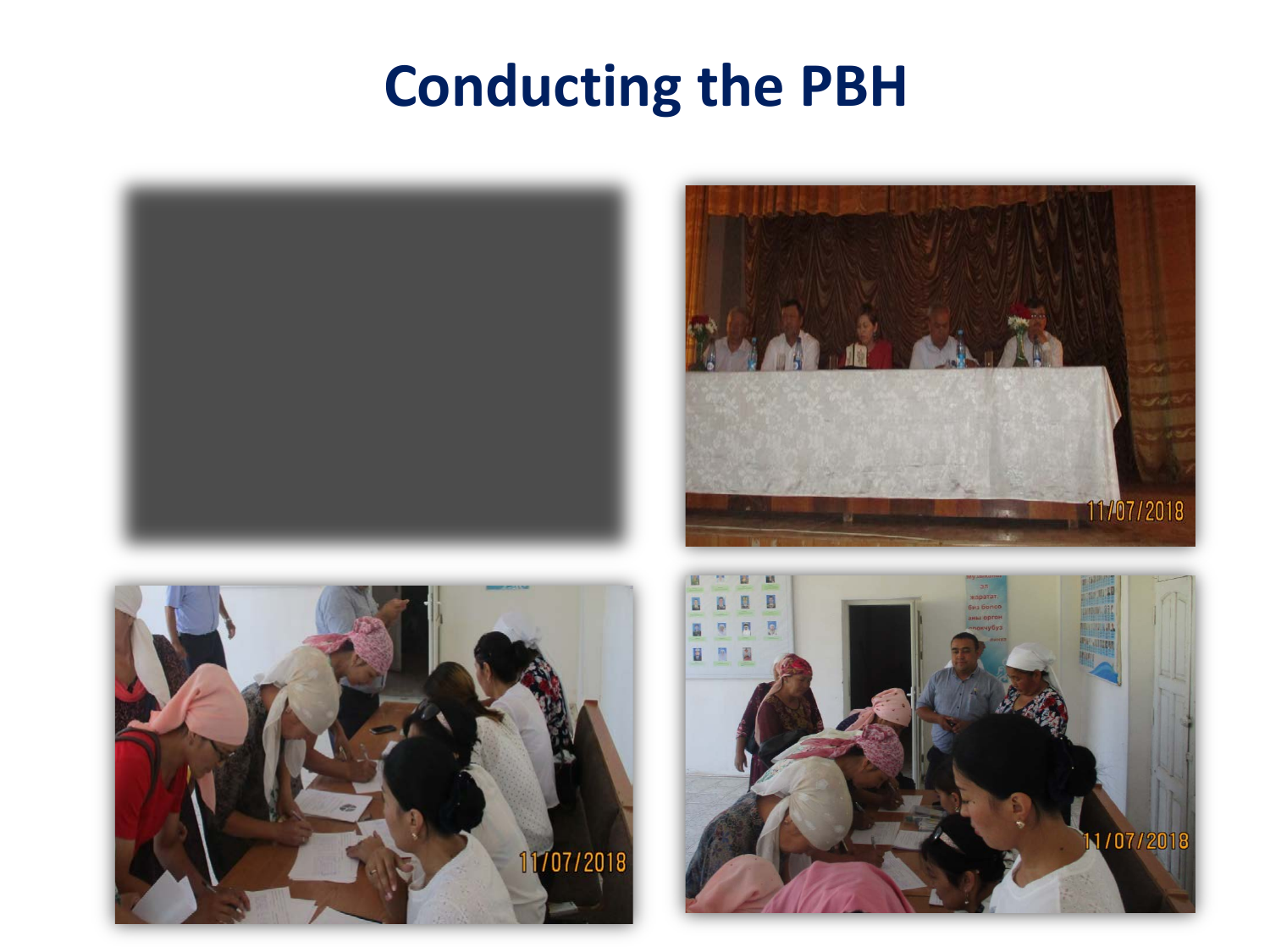## **Information campaign on the PBH results**

# On the website of Kok-



## Jar AO Jard Contraction board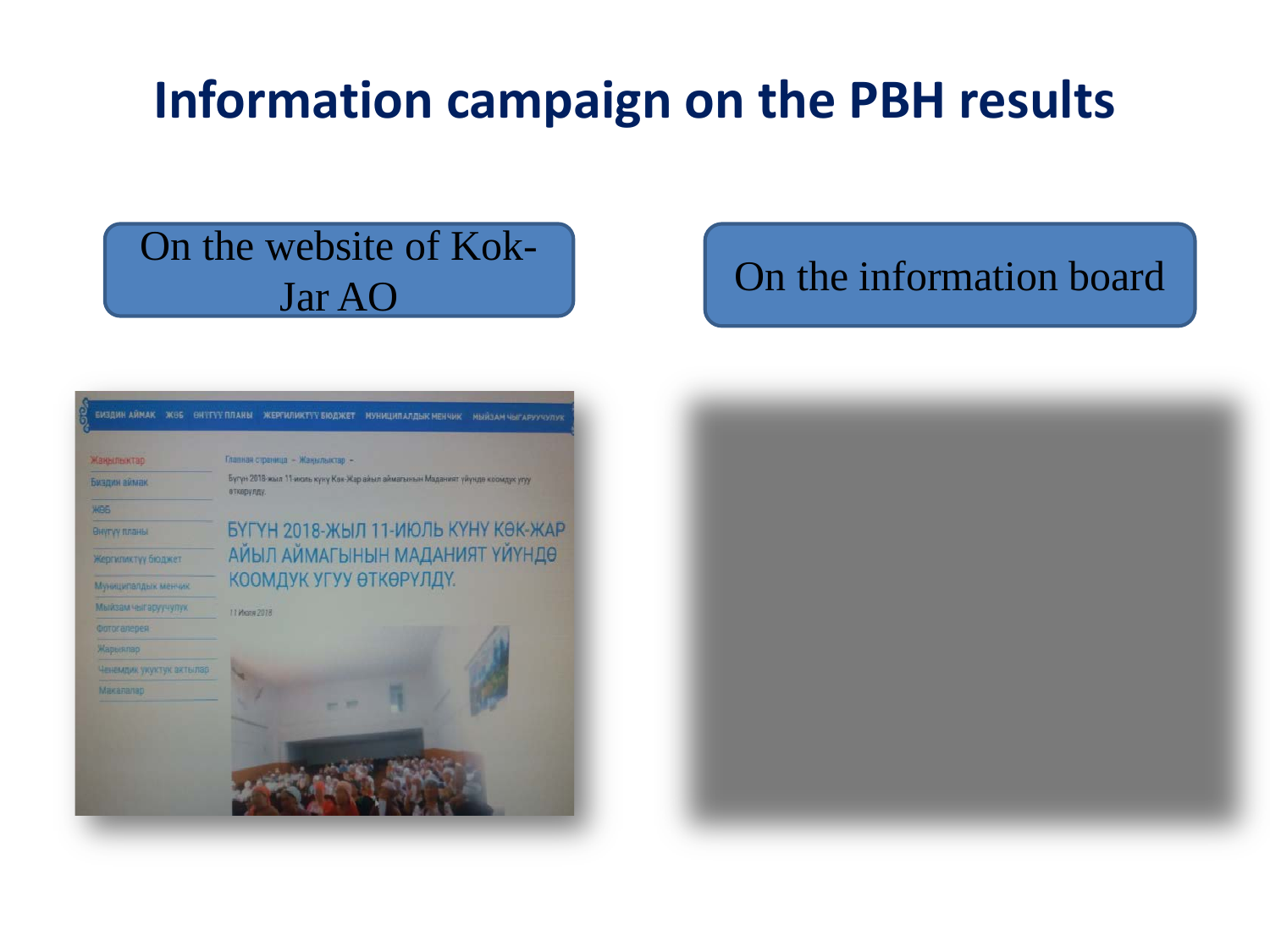### **PBH results:**

### **accepted proposals for the draft budget 2019**

- **50,0 thousand som for drinking water:** repair of drinking water pipes in villages;
- **100,0 thousand som for road repair:** repair of one municipal road in each village;
- **170.0 thousand som for street lighting:** lighting one street in each village;
- **350,0 thousand som for other proposals.**

### **Changes after PBH: 870,0 thousand som**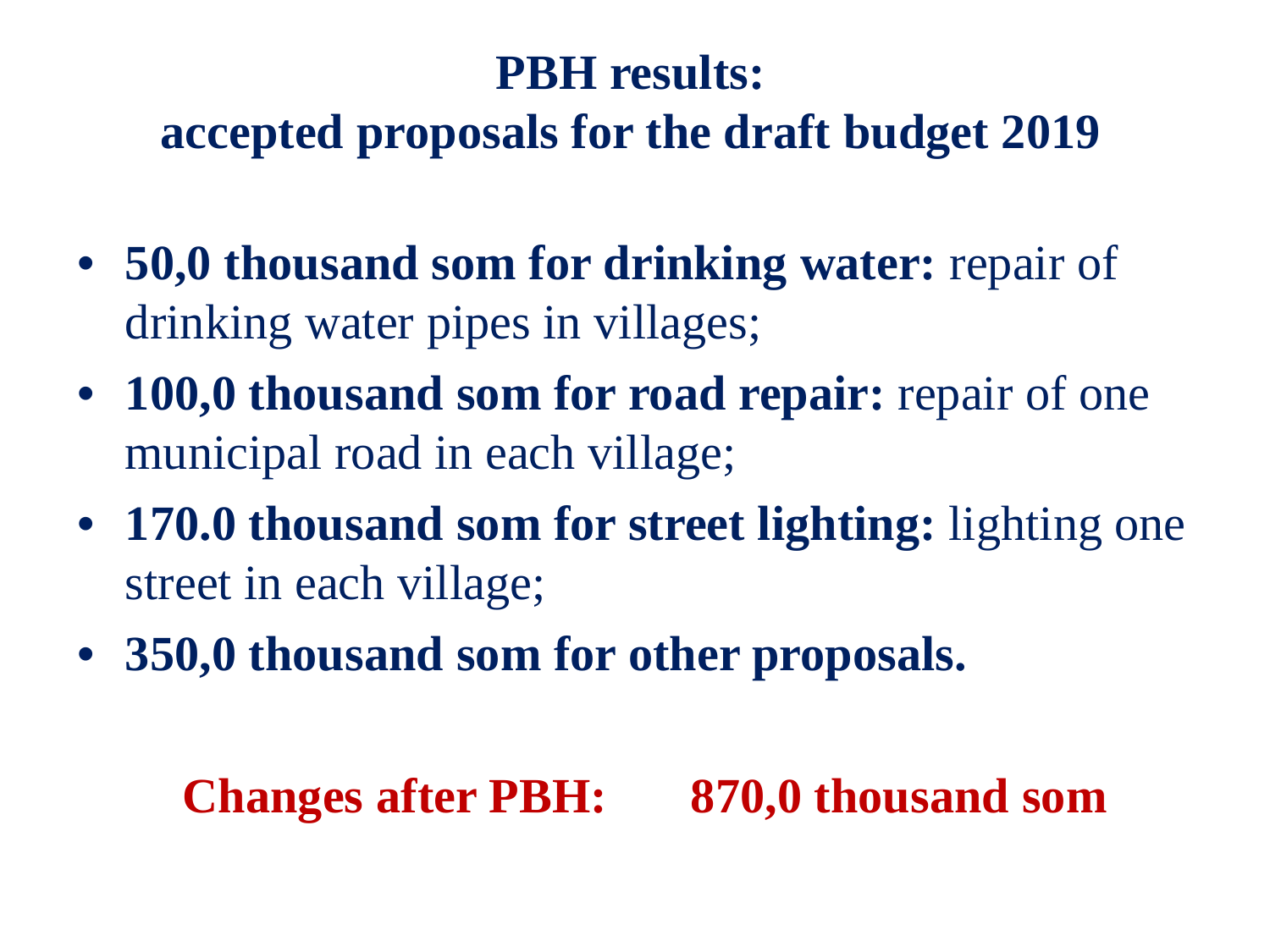## **Main results: the PBF benefits for aiyl okmotu**

- People's trust in the aiyl okmotu;
- Support of residents of the aiyl aimak;
- Proper identification of community priorities;
- Quality planning and execution of the budget;
- Alternative solutions to issues.